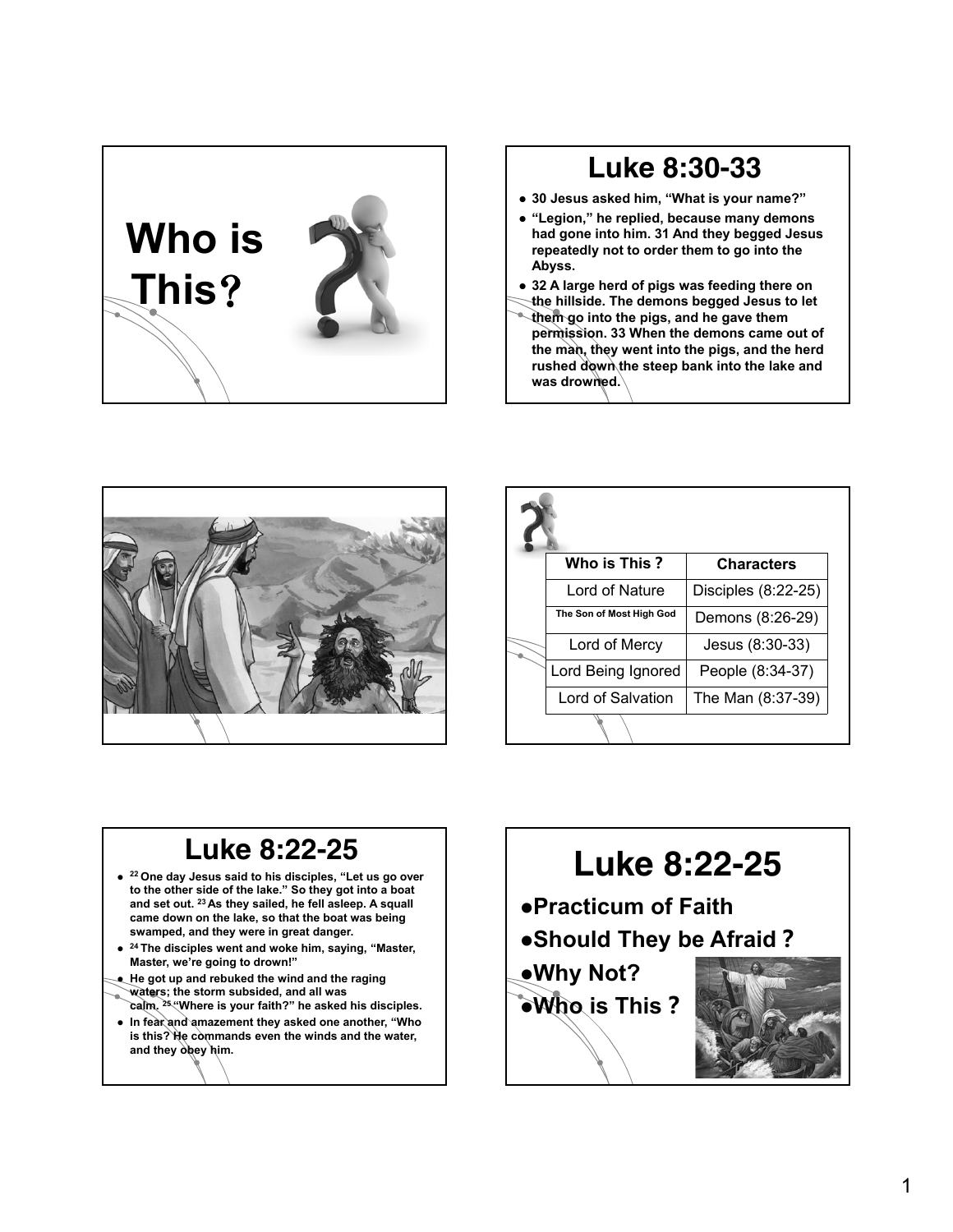|  | Who is This?             | <b>Characters</b>     |
|--|--------------------------|-----------------------|
|  | Lord of Nature           | Disciples $(8:22-25)$ |
|  | The Son of Most High God | Demons (8:26-29)      |
|  | Lord of Mercy            | Jesus (8:30-33)       |
|  | Lord Being Ignored       | People (8:34-37)      |
|  | Lord of Salvation        | The Man (8:37-39)     |
|  |                          |                       |



### Luke 8:26-29 **Tormenting Others and Himself No Struggle The Son of the Most High**

- **God**
- **Knowing the Destiny**

|  | Who is This ?            | <b>Characters</b>     |
|--|--------------------------|-----------------------|
|  | Lord of Nature           | Disciples $(8:22-25)$ |
|  | The Son of Most High God | Demons (8:26-29)      |
|  | Lord of Mercy            | Jesus (8:30-33)       |
|  | Lord Being Ignored       | People (8:34-37)      |
|  | Lord of Salvation        | The Man (8:37-39)     |
|  |                          |                       |

## Luke 8:30-33

- **30 Jesus asked him, "What is your name?"**
- **"Legion," he replied, because many demons had gone into him. 31 And they begged Jesus repeatedly not to order them to go into the Abyss.**
- **32 A large herd of pigs was feeding there on**
- **the hillside. The demons begged Jesus to let them go into the pigs, and he gave them permission. 33 When the demons came out of the man, they went into the pigs, and the herd rushed down the steep bank into the lake and was drowned.**

# Luke 8:30-33

### **Legion**

**Disembodiment**



- **Economic Loss**
- **Lord of Mercy**

**Permission**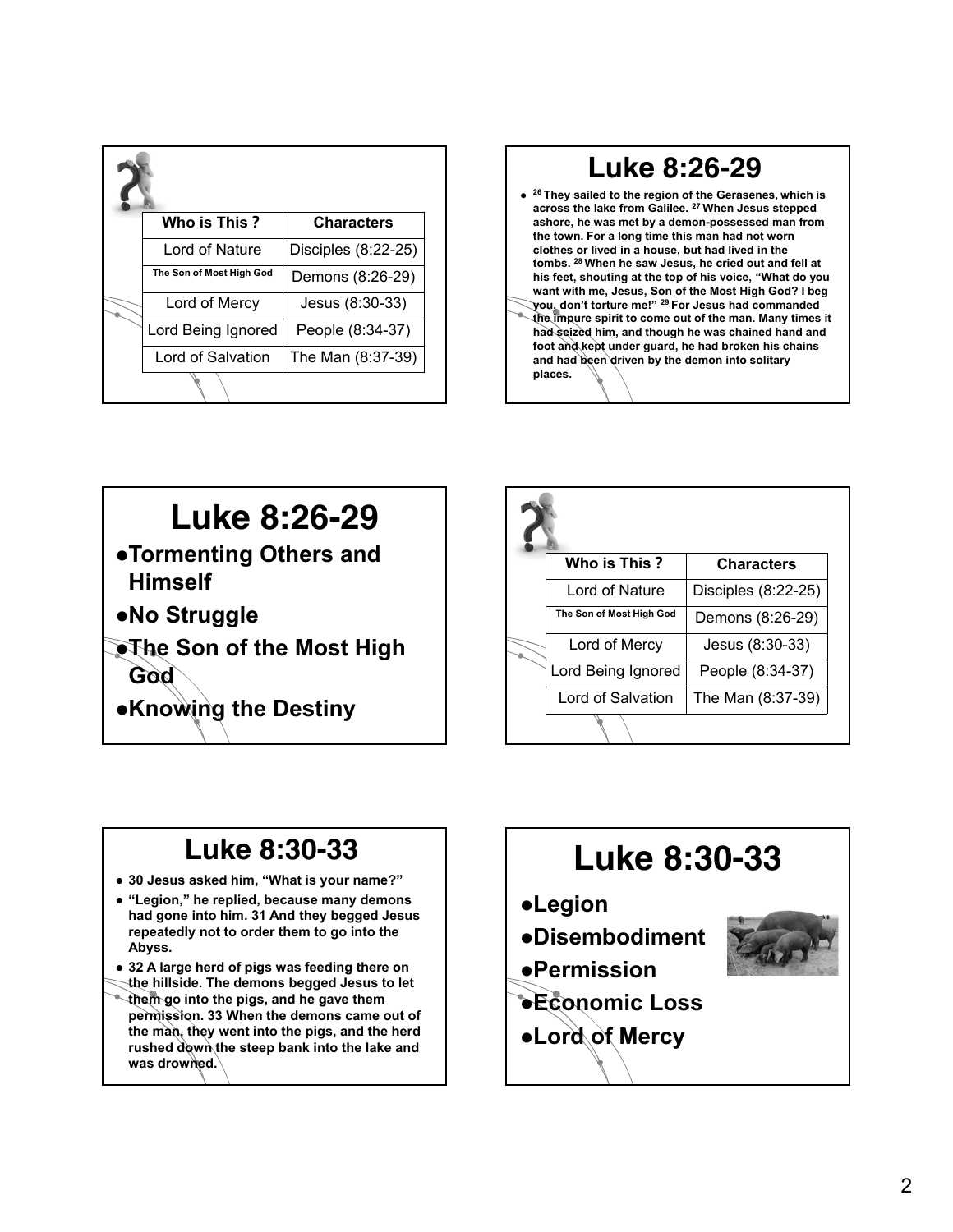### Matthew 6:26

 **<sup>26</sup> Look at the birds of the air; they do not sow or reap or store away in barns, and yet your heavenly Father feeds them. Are you not much more valuable than they?**

**Israel.'"**



|  | Who is This ?            | <b>Characters</b>   |
|--|--------------------------|---------------------|
|  | Lord of Nature           | Disciples (8:22-25) |
|  | The Son of Most High God | Demons (8:26-29)    |
|  | Lord of Mercy            | Jesus (8:30-33)     |
|  | Lord Being Ignored       | People (8:34-37)    |
|  | Lord of Salvation        | The Man (8:37-39)   |
|  |                          |                     |

### Luke 8:34-37

 **<sup>34</sup> When those tending the pigs saw what had happened, they ran off and reported this in the town and countryside, <sup>35</sup> and the people went out to see what had happened. When they came to Jesus, they found the man from whom the demons had gone out, sitting at Jesus' feet, dressed and in his right mind; and they were afraid. <sup>36</sup> Those who had seen it told the people how the demon-possessed man had been cured. <sup>37</sup> Then all the people of the region of the Gerasenes asked Jesus to leave them, because they were overcome with fear. So he got into the boat and left.**



#### Matthew 2:3-6 **<sup>3</sup> When King Herod heard this he was disturbed, and all Jerusalem with him. <sup>4</sup> When he had called together all the people's chief priests and teachers of the law, he asked them where the Messiah was to be born.5 "In Bethlehem in Judea," they replied, "for this is what the prophet has written: <sup>6</sup> "'But you, Bethlehem, in the land of Judah, are by no means least among the rulers of Judah; for out of you will come a ruler who will shepherd my people**

## John 1:10-12

- **<sup>10</sup> He was in the world, and though the world was made through him, the world did not recognize him. <sup>11</sup> He came to that which was his own, but his own did not receive him. <sup>12</sup> Yet to all who did receive him, to those who believed in his**
- **name, he gave the right to become children of God—13 children born not of natural descent, nor of human decision or a husband's will, but born of God.**